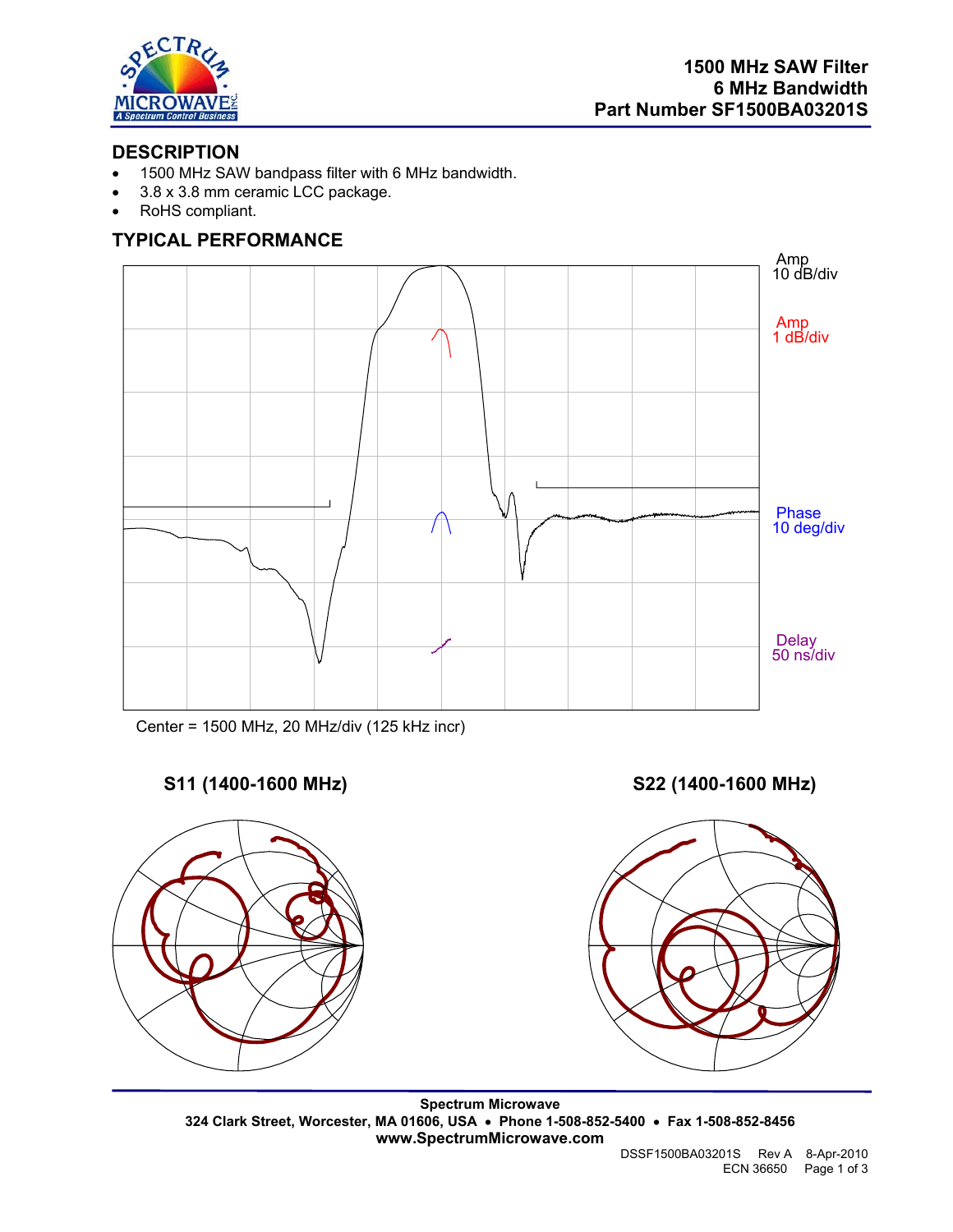

### **SPECIFICATION**

| <b>Parameter</b>                            | <b>Min</b> | <b>Typ</b> | <b>Max</b> | <b>Units</b> |
|---------------------------------------------|------------|------------|------------|--------------|
| Center Frequency, $F_c$ <sup>1</sup>        | 1490       | 1500       | 1510       | <b>MHz</b>   |
| <b>Insertion Loss</b>                       |            | 3.9        | 6          | dВ           |
| Passband Ripple (1497-1503 MHz)             |            | 0.8        | 2          | $dB$ p-p     |
| Phase Ripple (1497-1503 MHz)                |            | 3          | 5          | deg p-p      |
| Group Delay Deviation (1497-1503 MHz)       |            | 10         | 20         | ns p-p       |
| <b>Absolute Delay</b>                       |            | 52         |            | ns           |
| 3 dB bandwidth $2$                          | 6          | 18.5       | 21         | <b>MHz</b>   |
| Lower 3 dB Frequency                        |            | 1488.2     | 1497       | <b>MHz</b>   |
| Upper 3 dB Frequency <sup>2</sup>           | 1503       | 1506.7     |            | <b>MHz</b>   |
| 30 dB Bandwidth <sup>2</sup>                |            | 40.8       |            | <b>MHz</b>   |
| 40 dB bandwidth <sup>2</sup>                |            | 48.9       |            | <b>MHz</b>   |
| Relative Attenuation (1400-1465 MHz)        | 38         | 42         |            | dB           |
| Relative Attenuation (1530-1600 MHz)        | 35         | 38         |            | dB           |
| Input /Output Return Loss at Fc             | 6          | 10         |            | dB           |
| Source and Load Impedance                   | 50         |            | ohms       |              |
| <b>Temperature Coefficient of Frequency</b> | $-32$      |            | ppm/°C     |              |
| <b>Ambient Temperature</b>                  |            | 25         |            | $^{\circ}$ C |

Notes: 1. Reference frequency. Computed as mean of the 3 dB frequencies. 2. All dB values are referenced to the insertion loss value.

## **MAXIMUM RATINGS**

| Parameter                          | <b>MIT</b> | Max |        |
|------------------------------------|------------|-----|--------|
| Storage Temperature Range          | -40        | 100 | $\sim$ |
| <b>Operating Temperature Range</b> | -30        | 100 | $\sim$ |
| Input Power Level                  |            | 13  | dBm    |

## **MATCHING CIRCUIT**

|                                      | 5              |                                       |
|--------------------------------------|----------------|---------------------------------------|
| Input<br>$50 \Omega$<br>Single ended |                | Output<br>$50 \Omega$<br>Single ended |
|                                      | All other pads |                                       |

Notes:

- Matching components are not required.
- Operation is in a 50 ohm single-ended system.

**Spectrum Microwave 324 Clark Street, Worcester, MA 01606, USA** • **Phone 1-508-852-5400** • **Fax 1-508-852-8456 www.SpectrumMicrowave.com**